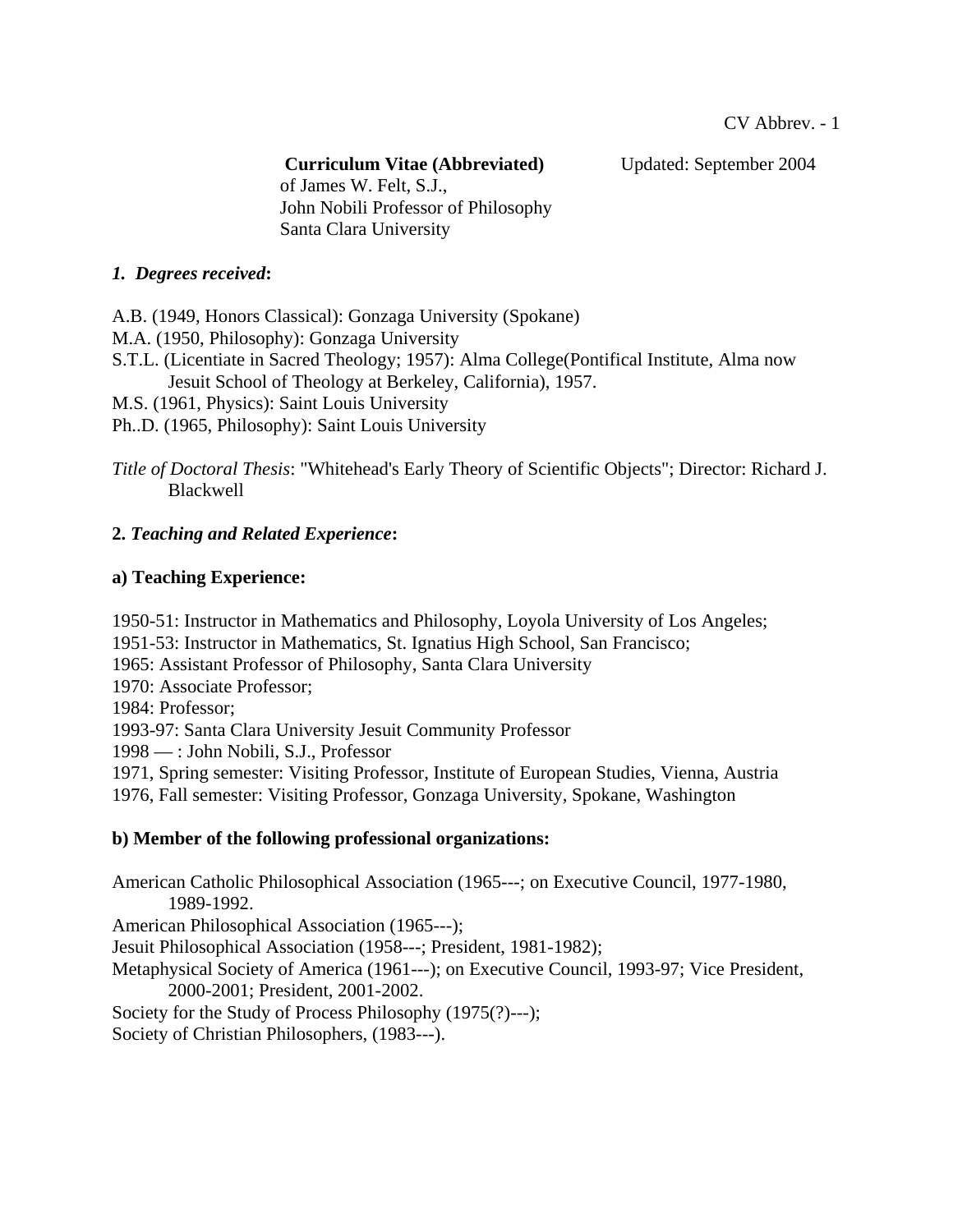#### **c) Non-academic professional experience:**

1943---: Member of the Society of Jesus (Jesuit Order); 1956: Ordained Roman Catholic Priest.

#### **3.** *Publications***:**

- 1962: "Comment on 'Significance of the Mach Principle'," *American Journal of Physics*, 30 (May 1962), 384-385.
- 1964.1: "Mach's Principle Revisited," *Laval Theologique et Philosophique*, 20 (1964), 35-49.
- 1964.2: "Time and the Special Theory of Relativity," Contributed Comment, *Proceedings* of the Twenty-Sixth Annual Convention of the Jesuit Philosophical Association}, 73-76.
- 1968.1: "Whitehead and the Bifurcation of Nature," *The Modern Schoolman*, 45/4 (May 1968), 285-298.
- 1968.2: "How to Be Yourself," *America*, May 25. 1968, p. 705.
- 1971.1: "Invitation to a Philosophic Revolution," *The New Scholasticism*, 45/1 (Winter 1971), 87-109.
- 1971.2: "Metaphysics and Induction: Reply to Professor Gutting," *Process Studies*, 1/3 (Fall 1971), 179-181.
- 1973.1: "The Feeling for the Future: A Comment on Ann Plamondon's Essay," *Process Studies*, 5/1 (Spring 1973). 1--103.
- 1973.2: "On Undertaking Induction," *Proceedings* of the XVth World Congress of Philosophy, Varna, Bulgaria, Sept. 1973.
- 1974 "The Temporality of Divine Freedom," *Process Studies*, 4/4 (Winter 1974). 252-262.
- 1975.1: (Translation, German to English): "Time and Timelessness in the Philosophy of A. N. Whitehead," *Process Studies*, 5/1(Spring 1975), 3-30.
- 1975.2: Co-author: "Alfred North Whitehead," *Dictionary of Scientific Biography*}, Vol. XIV (Scribner's Sons, 1975).
- 1975.3: "On Burying Induction," *Philosophy Research Archives*,1975, Vol. 1, Fiche II, pp. 124-134.
- 1978: "Philosophic Understanding and the Continuity of Becoming," *International Philosophical Quarterly*}, 18/4 (December 1978).375-393.
- 1980.1: (editor) *Logos*, Vol. 1: God in Contemporary Thought; God and Social Ethics.
- 1980.2: Critical review of F. Bradford Wallack, *The Epochal Nature of Process in Whitehead's Metaphysics*, in *Process Studies*, 10/1-2 (Spring-Summer 1980), 57-64.
- 1981: (editor) *Logos*, Vol. 2: Philosophy and Religious Experience
- 1982: (editor) *Logos*, Vol. 3: Biomedical Ethics: Some Christian Perspectives
- 1983.1: "Coming Around Again in Philosophy," Presidential Address in *Proceedings* of the Forty-Fifth Annual Convention of the Jesuit Philosophical Association} for April, 1983, pp. 1-20.
- 1983.2: "Impossible Worlds," *International Philosophical Quarterly*, 23/3 (September 1983), 251-265.
- 1983.3: (editor) *Logos*, Vol. 4: The Meaning of History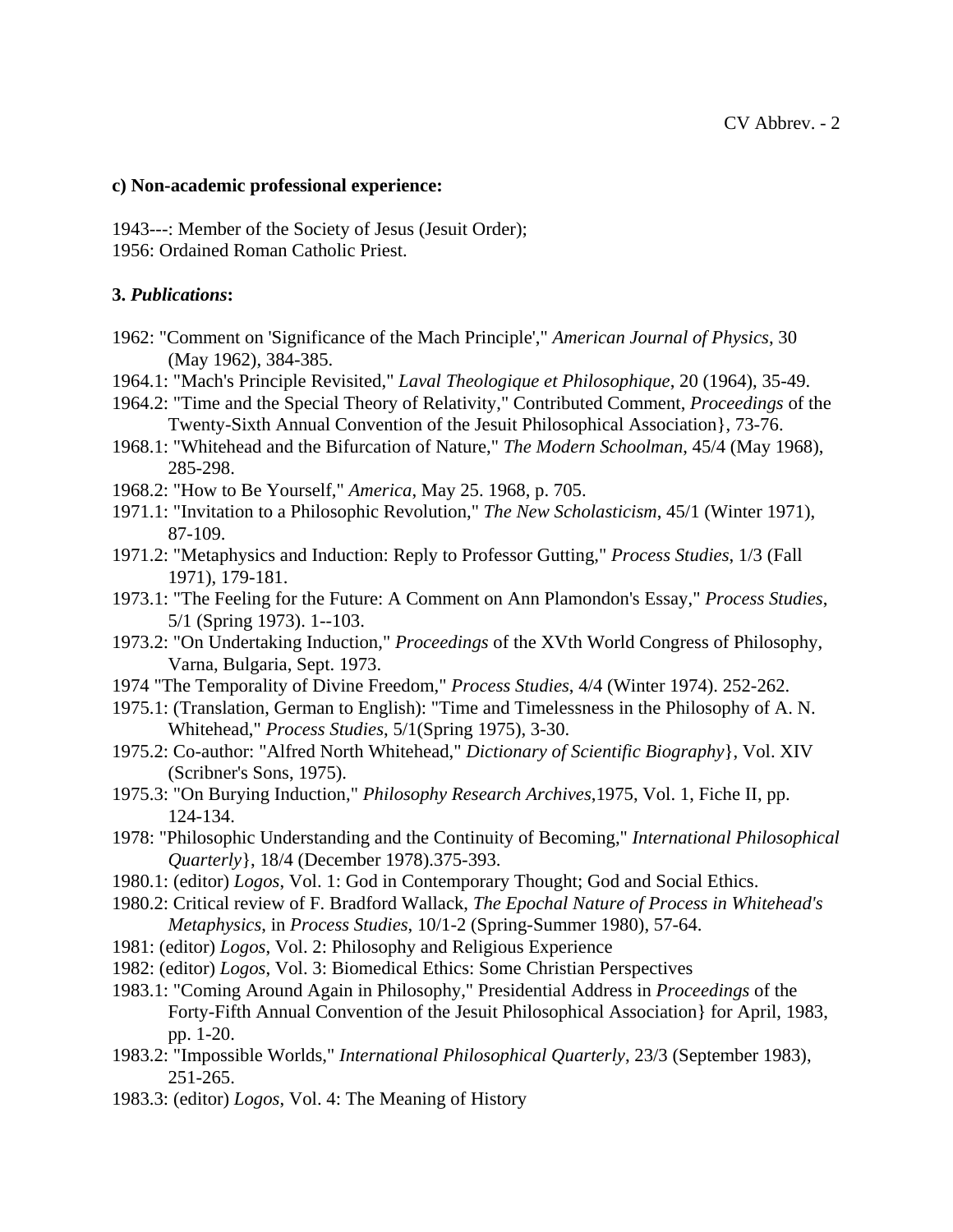- 1984.1: "Transmutation and Whitehead's Elephant," in Harald Holz und Ernest Wolf-Gazo (eds.), *Whitehead und der Prozessbegriff; Whitehead and the Idea of Process*}, (Alber: Freiburg/Muenchen:1984), 179-184.
- 1984.2: (editor) *Logos*, Vol. 5: Marx and Christianity: 100 Years Later
- 1984.3: "God's Choice: Reflections on Evil in a Created World," *Faith and Philosophy*, 1/4 (October 1984), 370-377.
- 1985.1: "Whitehead's Misconception of 'Substance' in Aristotle," *Process Studies*, 14/4 (Winter, 1985), 224-236.
- 1987.1: "Intuition, Event-Atomism, and the Self," (Galveston paper from 10 Feb. 1984), in Andrew C. Papanicolaou and Pete A. Y. Gunter (eds.), Bergson and Modern Thought: Towards a Unified Science (Chur & New York: Harwood Academic Publishers: 1987), pp. 38-50.
- 1987.2 June, 1987: Invited review of Ernest Wolf-Gazo (ed.), *Whitehead und der Prozessbegriff/ Whitehead and the Idea of Process*, Proceedings of the First International Whitehead-Symposium 1981, in *Process Studies* 16/2 (Summer 1987), 149-151.
- 1987.3 "Faces of Time," in *Thought* 62, no. 267 (December 1987), 414-22.
- 1990.1 "Aristotelian and Whiteheadian Conceptions of Actuality: I," in *Process Studies*, 19/1 (Spring, 1990), 15-27, translation from the German of Chapter 3.1 of Reto Luzius Fetz, *Whitehead: Prozessdenken und Substanzmetaphysik*} (Muenchen, 1981).
- 1990.2 "Aristotelian and Whiteheadian Conceptions of Actuality: II," in *Process Studies*, 19/3 (Fall, 1990), 145-155, translation of Chapter 3.2 of Fetz (above).
- 1991 "In Critique of Whitehead," in *Process Studies*, 20/1(Spring, 1991), 1-9., translation of Chapter 3.3 of Fetz (above).
- 1992 "Fatalism and Truth about the Future," in *The Thomist*, 56/2 (April, 1992), 209-227.
- 1994.1 *Making Sense of Your Freedom: Philosophy for the Perplexed*}. Ithaca: Cornell University Press, 1994.
- 1994.2 "Worlds, Possible," entry in *Encyclopedia of Catholicism*.
- 1994.3 "Relational Realism and the Great Deception of Sense," *The Modern Schoolman*, 71 (May, 1994), 305-316.
- 1994.4 Invited review of Brian Leftow, *Time and Eternity* (Ithaca: Cornell U. Press, 1991), in *The Thomist* 58 (1994),525-529.
- 1995 Invited review of W. Norris Clarke, *Person and Being* (Milwaukee: Marquette U. Press, 1993), in *The Review of Metaphysics*, 48/4 (June 1995), 890-91.
- 1996 "Why Possible Worlds Aren't," *The Review of Metaphysics* 50 (September 1996), 63-77.
- 2000.1 "Proposal for a Thomistic-Whiteheadian Metaphysics of Becoming." *International Philosophical Quarterly* Vol. XL, No. 2 Issue No. 158 (June 2000), 253-263.
- 2000.2 Invited review of Judith A. Jones, *Intensity: an Essay in Whiteheadian Ontology*. Nashville: Vanderbilt University Press, 1998). In *Process Studies*, Vol. 28/3-4, (Fall-Winter 1999).
- 2001 *Coming To Be: Toward a Thomistic-Whiteheadian Metaphysics of Becoming.* Albany: State University of New York Press, 2001.